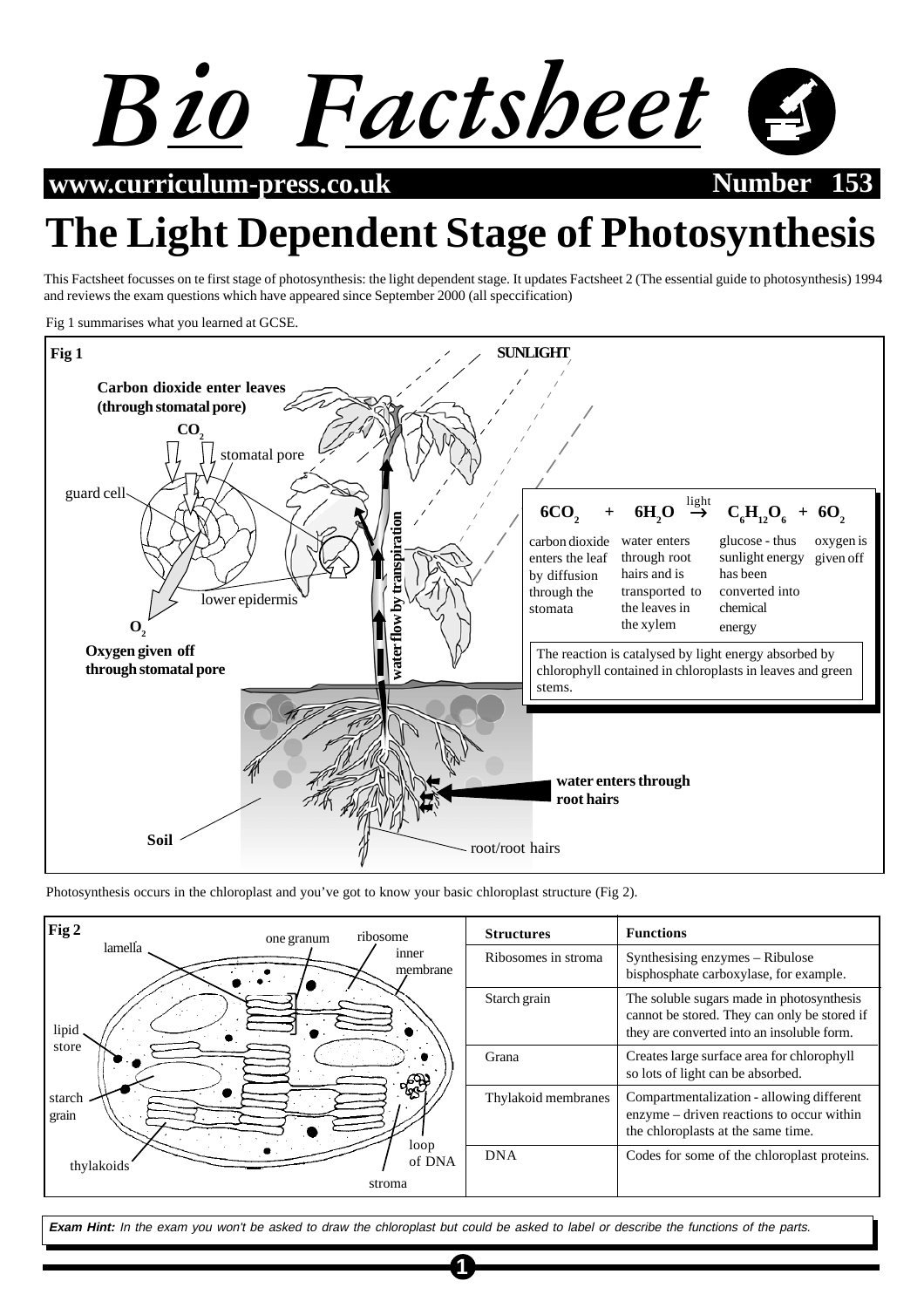Photosynthesis can be broken down into two stages:

**1. The Light-Dependent Reaction (LDR) which only occurs in the light.**



**2. The Light- Independent reaction (LIR), which as the name implies, doesn't need light. So it can, in theory, occur day and night.**



## **Photosystems**

On the thylakoid membranes chlorophyll molecules are arranged into clusters called photoystems I and II (PSI and PSII) (Fig3a)



Both PSI and PSII consist of **primary pigments** (forms of chlorophyll a molecules) and **accessory pigments** (other forms of chlorophyll a, along with chlorophyll b and caratenoids) (Fig 3 b). The role of the accsesory pigments is to capture light energy and pass it to a chlorophyll a - the primary pigment.

## **Fig 3 b. Photosystem unit**



**2**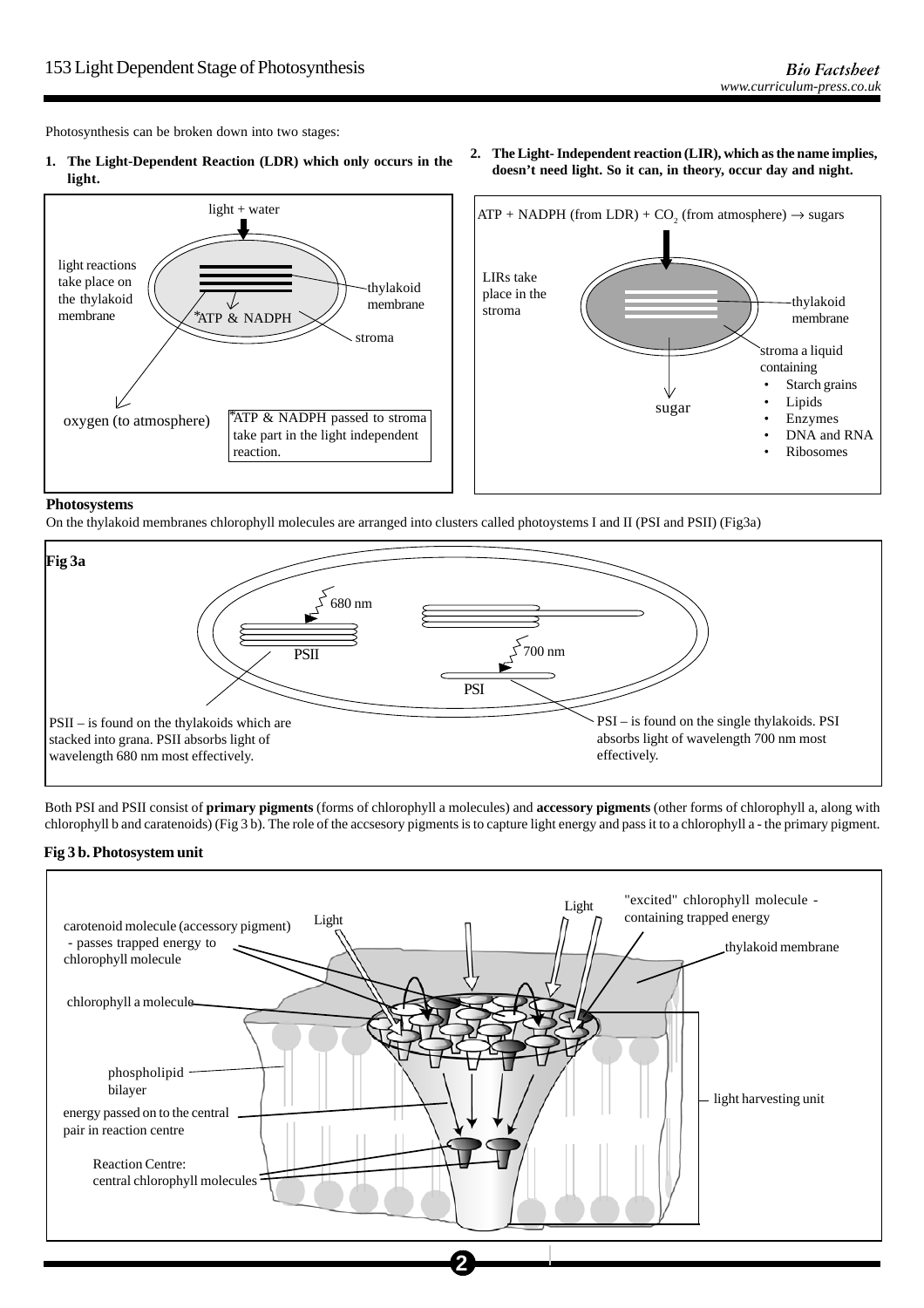## **Chlorophyll a and b and the caratenoids absorb different parts of the visible spectrum**

You need to know about two important graphs :

**1. The absorption spectrum** is a graph that shows which wavelengths of light are absorbed by a pigment. The absorption spectrum below shows the wavelengths absorbed by chlorophyll a, chlorophyll b and the caratenoids. Red (650nm) and blue(460nm) are absorbed strongly. Green (550nm) is poorly absorbed most of it is in fact reflected – which is why leaves appear green.

**2. The action spectrum** is a graph which shows the wavelengths of light that are actually **used** in photosynthesis.

#### **Fig 4. Absorption/action spectrum**



As you might expect, the absorption and action spectrums look similar ie the wavelengths that are **absorbed** most strongly are the ones that **stimulate photosynthesis** the most.

*Typical Exam Questions*

*1. What is the advantage of having more than one type of pigment? Answer : because each type absorbs a different part of the visible spectrum. So, having several pigments means that more light can be absorbed. The job of the accessory pigments is to absorb light energy and pass it to the primary pigment molecules.*

**3**

*2. Define absorbtion spectrum/action spectrum*

Fig 5. Overleaf describes what happens in the light dependent stage. Start at 1 and follow the numbers round.